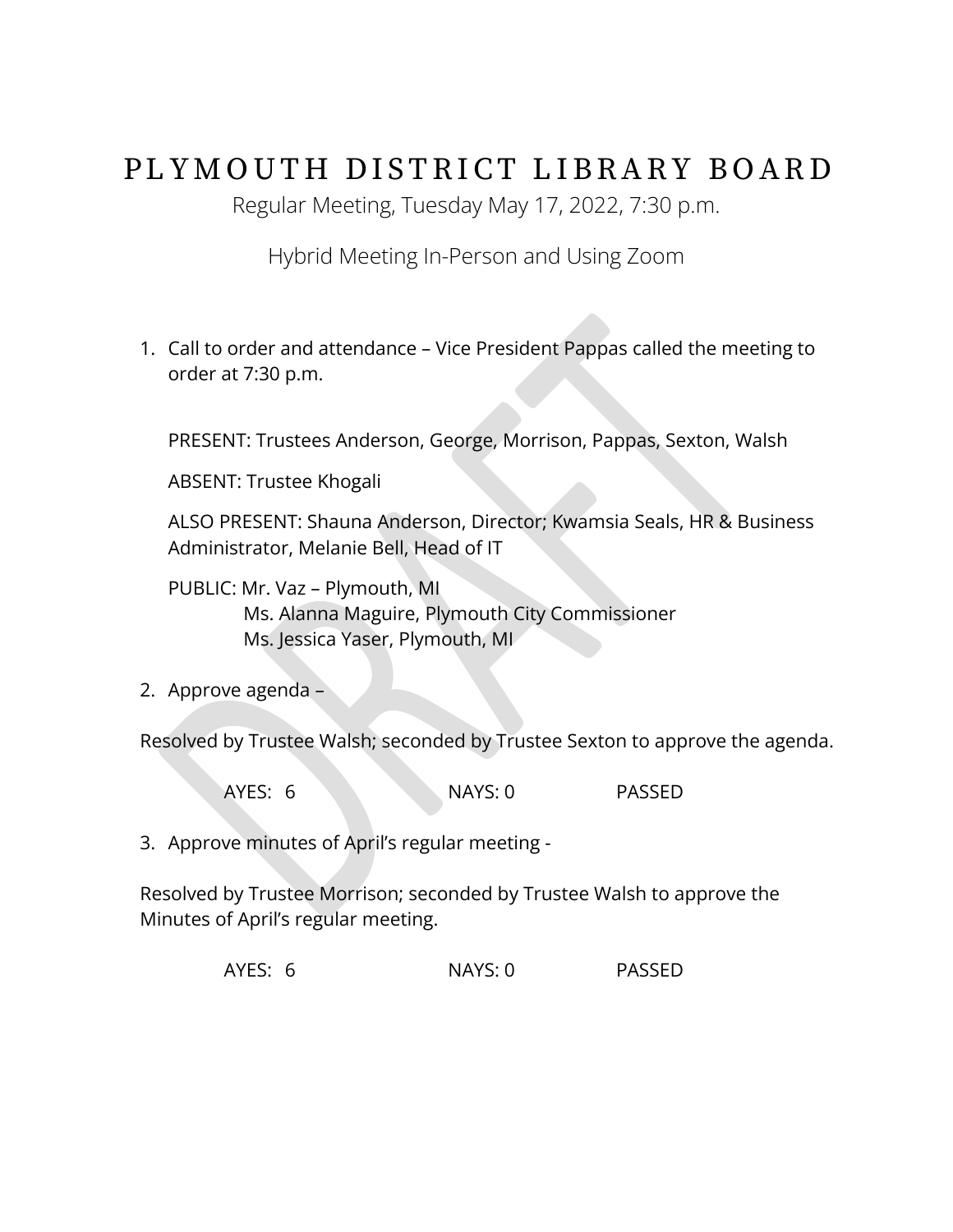## DLB Meeting 05/17/2022 **Page 2**

- Mr. Vaz's comments and suggestions may be found in the May 2022 meeting minutes, located in the Administration Office
- Ms. Alanna Maguire thanked Director Anderson for presenting the Library's concerns about the potential fees associated with public parking at the May 9, 2022 City of Plymouth meeting
- 5. Financial report and list of April's bills –
- The Book Fines/Fees account has been reclaimed and should now be able to provide accurate revenue data. Best practice in libraries is evolving into the elimination of overdue fees and only charging for lost materials. Director Anderson is monitoring this account closely to determine the impact fines/fees has on the Plymouth District Library
- Due to formatting issues, fewer checks were run this month. The issues have been resolved and checks have now been processed. These will be reflected on next month's check register
- The Library took its VEBA disbursement and has almost balanced out this fund

Resolved by Trustee Walsh; seconded by Trustee Anderson to accept the financial report.

| AYES: 6 | $\sqrt{NAYS}$ : 0 | PASSED |
|---------|-------------------|--------|
|         |                   |        |

Resolved by Trustee Walsh; seconded by Trustee Anderson to approve for payment check numbers 30721 through 30745 and April's payroll and retirement transfers, credit card transactions and monthly interest notices.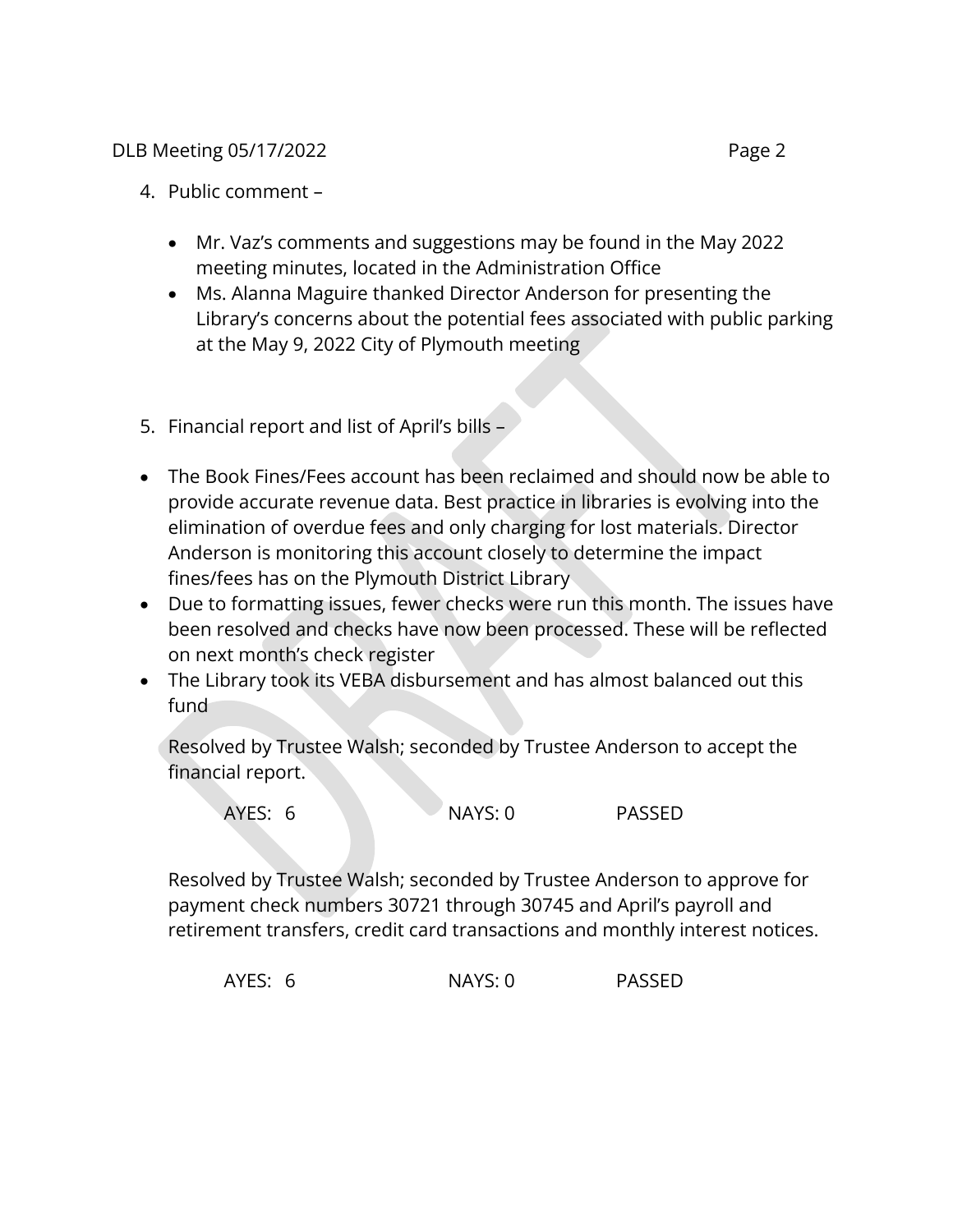- 6. Director's Report
	- Physical circulation has shown a decrease for the first time over last year's data
	- Data base usage increased. The release of the 1950 census created interest in the genealogy world, providing people an opportunity to research family histories
	- Tax season was very busy with over 2,500 forms and booklets handed out
	- Take home kits for adults were well received. Librarian Sarah Vargas received a grant to extend take home kits for low-vision patrons. The grant was made possible through Library Access Friends
	- In technology, all categories, except computer sessions, did experience decreases
	- Library tours, as part of National Library Week in April, received such strong community support that the tours will continue on a monthly basis
	- The first in-person volunteer celebration in over two years was held with strong attendance
	- The Library participated in the Mental Health & Wellness Fair at Kellogg Park and counted over 200 interactions with participants, making it the most successful outreach program so far this year
	- The Library's computer server room is in need of a new mini-split HVAC system to keep the computer room at the proper cooler temperatures. Quotes were secured and a vendor selected
	- Annual elevator and back flow inspections took place this month
	- The Library is in the process of hiring a new cleaning crew

6.1 Trustee Reports - none

- 7. Committee Reports
	- 7.1 Personnel Committee May 9, 2022
		- The Personnel Committee meeting will be discussed under New **Business**
	- 7.2 VEBA Committee May 2, 2022
		- VEBA Committee results will be discussed under agenda item #9.7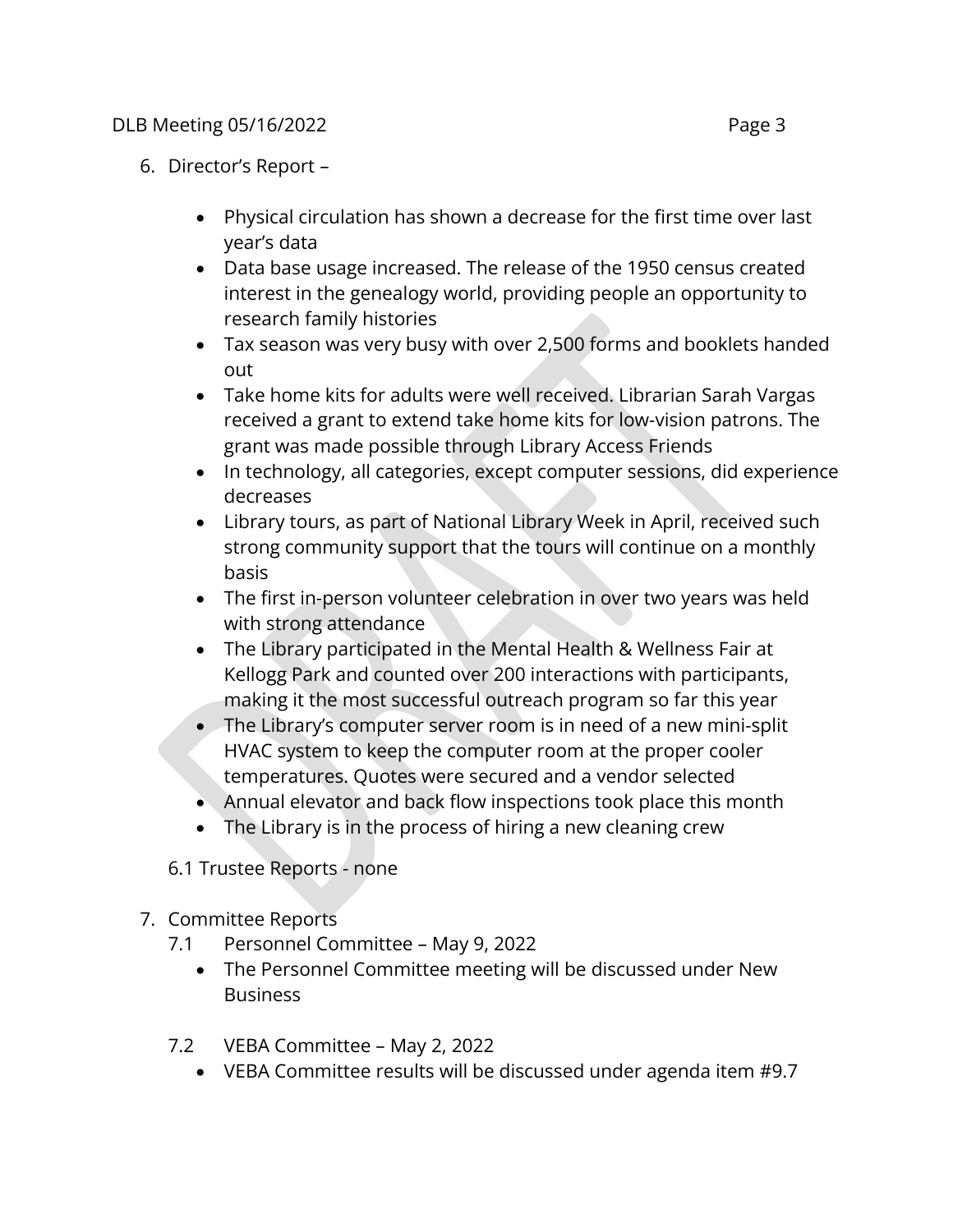## DLB Meeting 05/16/2022 **Page 4**

- 8. Old Business None
- 9. New Business
	- 9.1 Door Access System Bid, Approval
		- Yong Heo, Facilities Manager, is recommending to use Security 101, a company whom the Library has had success using in the past. They were also the only company that gave detailed support documents for the project
		- The fobs will replace key pads that are failing and will be added to some doors that currently have open door access

Resolved by Trustee Morrison, seconded by Trustee Anderson, to approve hiring Security 101 of Canton, MI to furnish the library's door access system. The total project is \$32,917.73

Roll Call:

| AYES: Trustees Anderson, George, Pappas, Sexton, Walsh |  |
|--------------------------------------------------------|--|
| NAYS:                                                  |  |
| <b>ABSENT: Trustee Khogali</b>                         |  |

RESOLUTION: PASSED

- 9.2 Assistant Director Position, Approval
	- Director Anderson is requesting to change Melanie Bell's title from Head of IT to Assistant Director, a position she has been filling without the title for the past year

Resolved by Trustee George, seconded by Trustee Morrison, to change Melanie Bell's job title from Head of IT to Assistant Director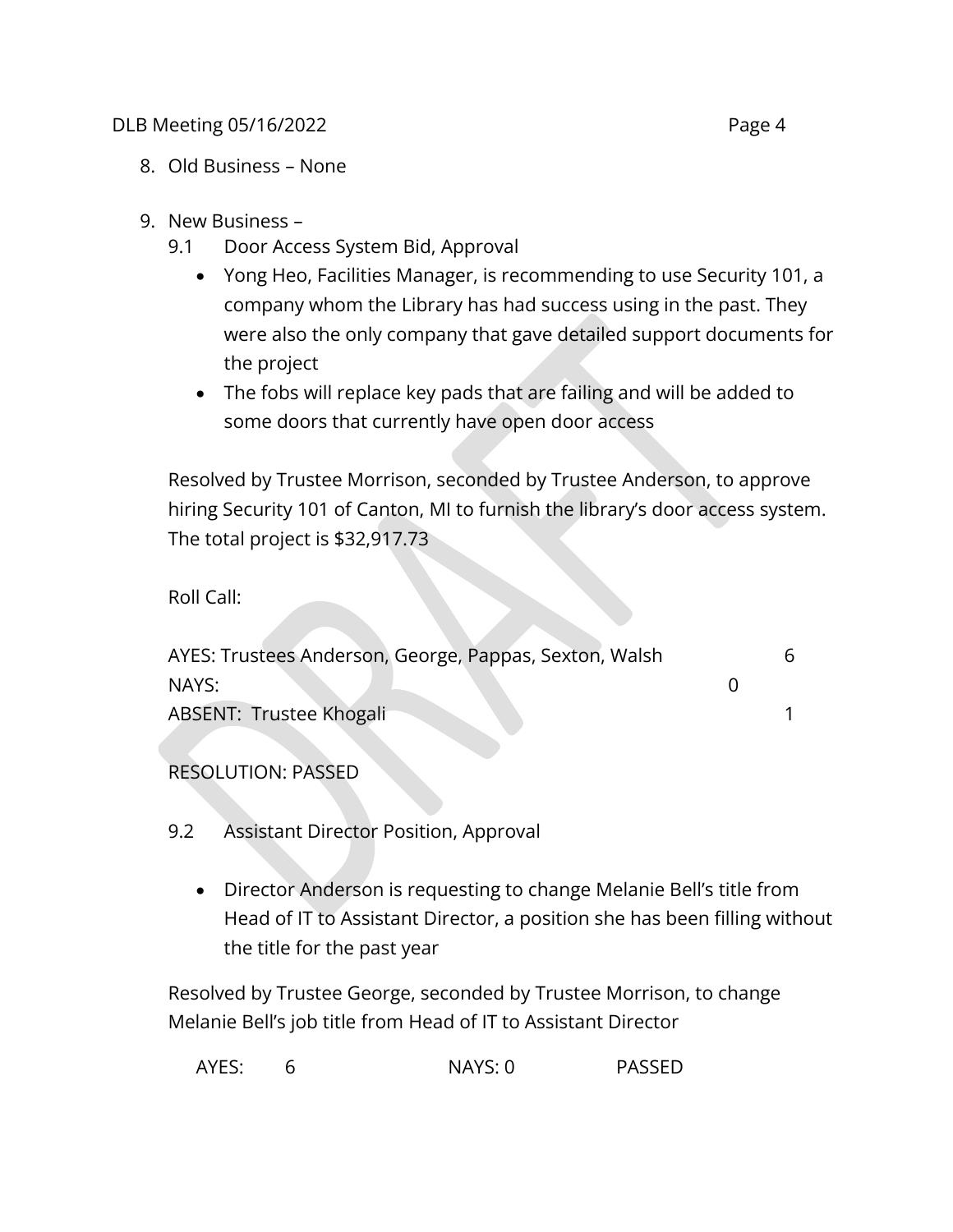- 9.3 IT Coordinator Position, Approval
	- To provide additional support to the Technology team, as Melanie Bell transitions out, the IT Coordinator position is being created

Resolved by Trustee Sexton, seconded by Trustee Morrison, to approve adding a Full Time Technology Coordinator position that would oversee the routine management of the library's technology needs and IT staffing schedules

| AYES: | NAYS: 0 | <b>PASSED</b> |
|-------|---------|---------------|
|       |         |               |

## 9.4 Internship Program, Approval

• Since public services are available once more at the Library, Director Anderson feels it is time to reactivate the Library's internship program. To promote broader interest in a career as a librarian, it is being recommended that internships be offered to include college students

Resolved by Trustee Anderson, seconded by Trustee Morrison, to approve hiring one person for a 12 hour per week internship at the Plymouth District Library

- 9.5 Re-classification of Pages as Part-Time Employees, Approval
	- Director Anderson would like to reclassify Pages from temporary to part-time to allow them the same basic rights that all other employees enjoy